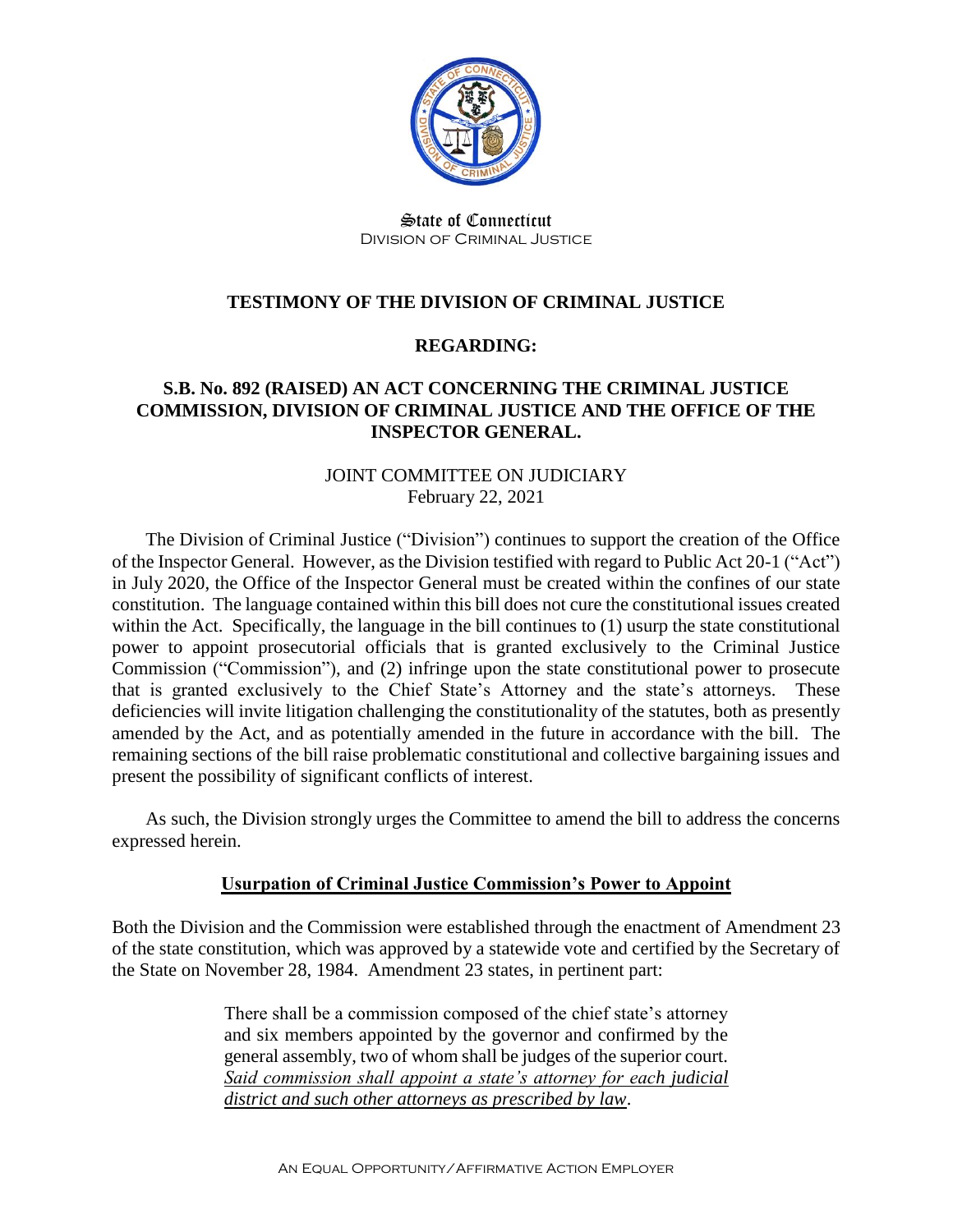(Emphasis added.) General Statutes  $\S$  51-278 (b)(1)(A) further states that the Commission is authorized to appoint all the assistant and deputy assistant state's attorneys that are necessary to assist the Chief State's Attorney and the state's attorneys in exercising their constitutional power of prosecution. The statute also provides that the commission "shall appoint … one deputy chief state's attorney who shall be nominated by the commission to serve as Inspector General in accordance with section 33 of [the Act]." Like Section 33 of the Act, Section 6 of the bill bestows upon the General Assembly the authority to act upon this nomination and appoint the Inspector General.

Bestowing authority upon the General Assembly to appoint the Inspector General is constitutionally deficient because doing so effectively deprives the Commission of its selfexecuting authority to appoint a prosecutorial official, thereby rendering it nothing more than a nominating body, subject to ratification. Making the Inspector General ultimately subject to legislative appointment contravenes the intention underlying the constitutional amendment creating the Commission, which legislators plainly and repeatedly expressed as seeking to divorce the selection and appointment of prosecutorial officials from the political process.

For example, Representative Linda Emmons, of the 101<sup>st</sup> District, stated during the floor debate, "I do think that there is some amount of separation of powers that does need to occur to make sure that someone who is a prosecutor is less likely to be influenced by outside sources, viz a viz, reappointment." The legislative history also demonstrates that the legislature chose to establish the Division and the Commission through an amendment to the constitution, rather than statutorily, to remove "political or legislative involvement."

Authorizing the Commission to appoint a deputy chief state's attorney solely for the purpose of nominating that person to serve as Inspector General is further problematic, and costly, in the event that the General Assembly fails to ratify the nomination and make the appointment. Were this to occur, the position of Inspector General would remain vacant because the law contains no provision removing the failed nominee from his or her appointed position of deputy chief. Moreover, the statute limits to three the number of deputy chief state's attorneys who may be appointed by the Commission. The Division, therefore, would be left with an expensive and unnecessary deputy chief state's attorney, who has no defined role or responsibility, and the Commission would have no authority to appoint a fourth deputy chief state's attorney to nominate as Inspector General.

# **Infringement upon Constitutionally Exclusive Prosecutorial Power**

Amendment 23 of the state constitution also expressly states: "The prosecutorial power of the state shall be vested in a chief state's attorney and the state's attorney for each judicial district."

General Statutes § 51-276 gives the Division "charge of the investigation and prosecution of all criminal matters in the Superior Court." It is within the executive department of state government "with all management rights except appointment of all state's attorneys." Pursuant to § 51-275, the Chief State's Attorney is "the chief of the Division of Criminal Justice," and § 51-278 (b)(1)(A) declares the state's attorney act in the judicial districts "as an attorney on behalf of the state."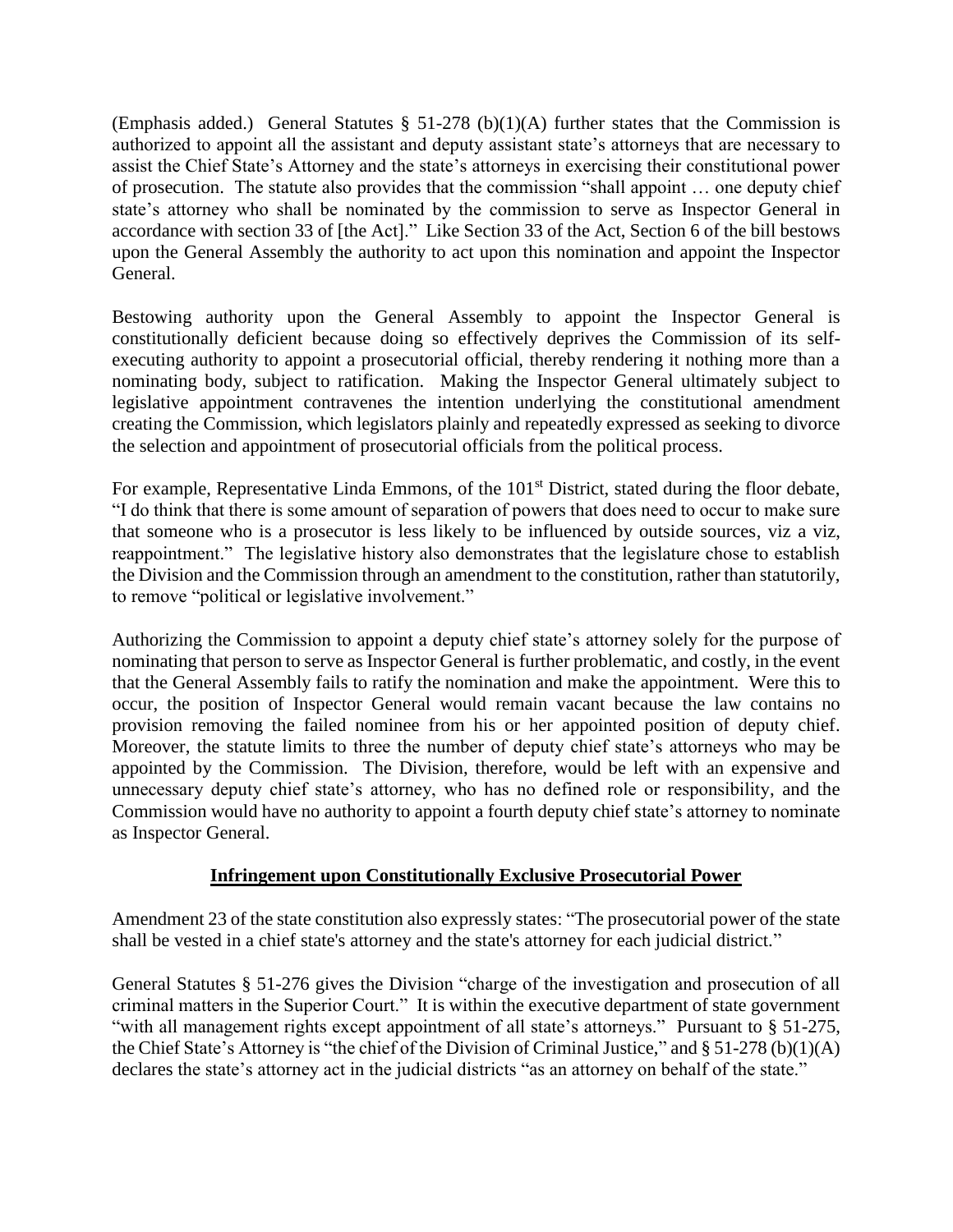Prior to the enactment of P.A. 20-1, and the creation of the Inspector General, all prosecutorial officials have been subordinate to the Chief State's Attorney or a state's attorney, and none have possessed independent prosecutorial power. Thus, pursuant to  $\S 51-278(b)(1)(A)$ , the deputy chief state's attorneys for operations and for administration, and all assistant state's attorneys and deputy assistant state's attorneys, "shall assist" either the Chief State's Attorney or the state's attorneys in the exercise of his or her duties relating to criminal matters.

It is constitutionally *imperative*, and not a matter of legislative choice, that all prosecutorial officials be subordinate to the Chief State's Attorney and the state's attorneys, lacking any independent prosecutorial power, because only by possessing and exercising managerial and operational control over subordinate prosecutorial officials may the Chief State's Attorney and the state's attorneys retain and exercise their exclusive, constitutionally granted, prosecutorial power.

S.B. 892 fails to correct the constitutional deficiencies that plague P.A. 20-1 because it continues to bestow prosecutorial power on the Inspector General that is independent of, and not subordinate to, the prosecutorial power that Amendment 23 vests exclusively in the Chief State's Attorney and the state's attorneys, thereby depriving these constitutional officers of their managerial and operational control over the exercise of such power.

This is expressed in three specific sections:

- Pursuant to Section 1 of the bill, only the deputy chief state's attorneys for operations and administration, but *not* the deputy chief state's attorney to serve as the Inspector General, "shall assist" the Chief State's Attorney;
- Pursuant to Section 6 of the bill, the office of the Inspector General "shall be an *independent* office within the Division of Criminal Justice<sup>[1]</sup>, and the Inspector General "*shall* … *prosecute*" criminal cases against certain law enforcement and correctional officials (emphasis added); and
- Section 6 of the bill continues to provide transitional accommodations for the Inspector General and staffers "who w[ere] previously employed within the Division of Criminal Justice" to "be transferred back" to the Division, further demonstrating that the Inspector General is neither employed by the Division nor subject to the managerial and operational control of the Chief State's Attorney or a state's attorney.

Section 7 of the bill provides that the Division "shall cause an investigation to be made and the Inspector General shall have the responsibility of determining whether the use of physical force by the peace officer was justifiable under section 53a-22." It further provides that, upon the conclusion of his or her investigation, the Inspector General shall file a report with the Chief State's Attorney containing the circumstances of the incident, a determination regarding the justifiability of the police use of force, and "any recommended future action to be taken by the Office of the Inspector General as a result of the incident."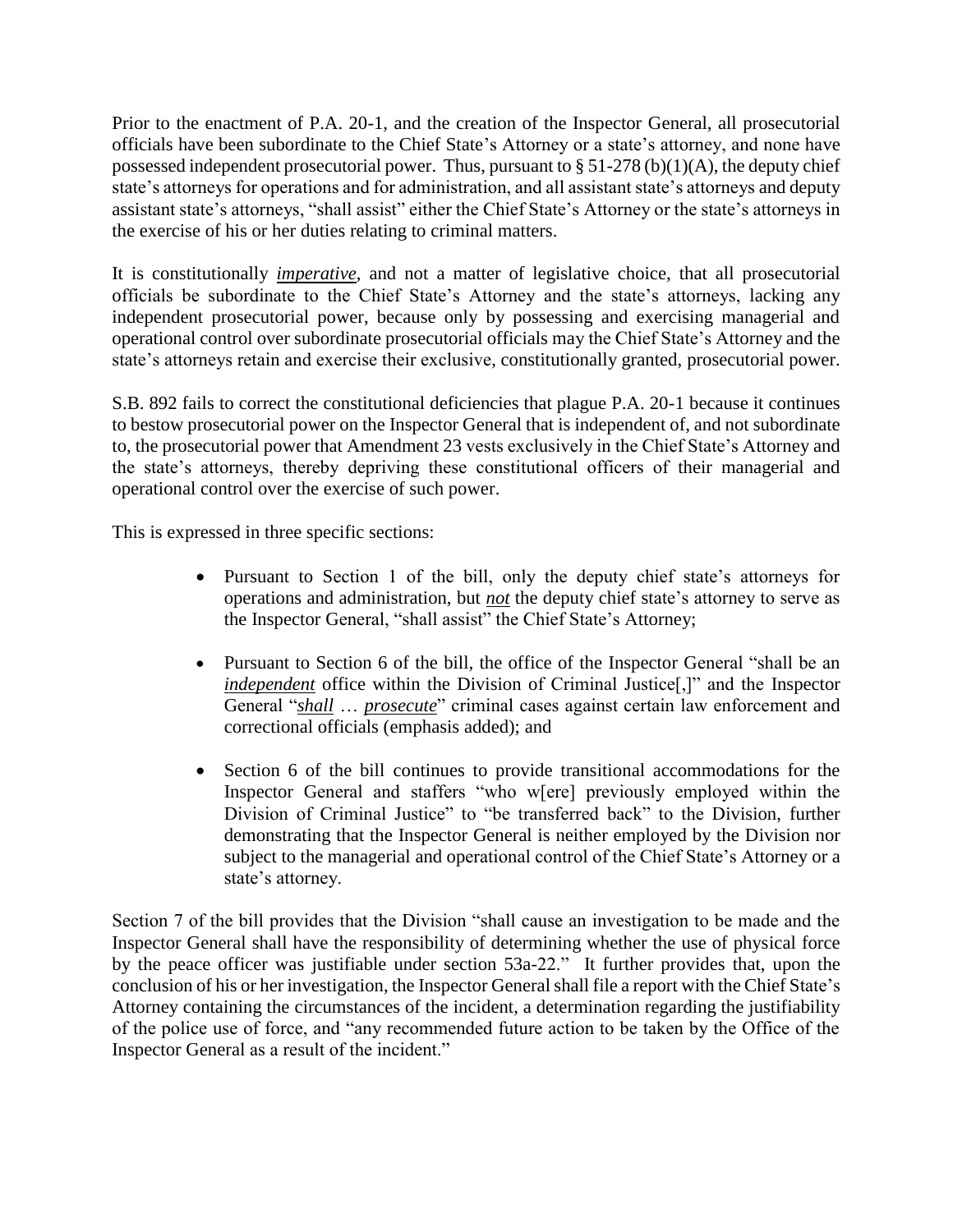As written, these provisions alone are inadequate to correct the aforementioned infringements upon the prosecutorial power that is vested exclusively in the Chief State's Attorney and the state's attorneys, because they do not clearly delineate that the Inspector General does not possess prosecutorial authority that is independent of, and not subordinate to, the Chief State's Attorney, or a state's attorney.

An example of such clarity may be found in the further provision of Section 7 whereby, if the Inspector General determines that the deceased person "may have died as a result of criminal action not involving the use of force by a peace officer, the Inspector General *shall refer* such case to the Chief State's Attorney or state's attorney for potential prosecution." (Emphasis added.)

The Division understands and appreciates the concept of an independent Inspector General, and it finds no constitutional fault with legislation which bestows upon the Inspector General the authority to investigate the use of force by law enforcement officials, and to recommend prosecution in appropriate cases. The state constitution demands, however, that the authority to make the decision to prosecute rest exclusively with the Chief State's Attorney or a state's attorney.

Such a requirement will not undermine or impugn the independence of Inspector General because neither the Chief State's Attorney, nor a state's attorney, can credibly refuse to ratify a wellfounded recommendation by the Inspector General to prosecute a particular case. Transparency and accountability are ensured by the existing requirements that interim and final reports be prepared, submitted, and made publicly available, and by any other public disclosures that the Inspector General chooses to make.

# **Concerns Unrelated to Inspector General**

# Inconsistencies Regarding the Candidates

Section 1 of the bill appears to be internally inconsistent. In lines 25-27, the bill provides that, in hiring assistant and deputy assistant state's attorneys, the Commission must consider "at least five candidates for a single open position, or at least eight candidates for two or more open positions . . . ." Lines 92-94, on the other hand, provide that "[t]he commission shall determine how many recommendations they shall receive for each appointment." To eliminate the inconsistency, the Division suggests that the proposed changes on lines 25-27 be removed from the bill. Eliminating those lines would also prevent a potential problem if fewer than five people applied for a single position or fewer than eight applied for more than one position in a jurisdiction. In any event, the Division suggests that these provisions are not necessary as it has always worked with the Commission to ensure that a sufficient number of qualified candidates are submitted for the Commission's review.

# Conflicts with Collective Bargaining Agreement

Section 2 of the bill is problematic because it runs afoul of the collective bargaining agreement between the Division and its prosecutors. This section would amend General Statutes §51-278b(b) to allow any member of the Commission to initiate removal proceedings against any deputy chief state's attorney, state's attorney, assistant state's attorney or deputy assistant state's attorney.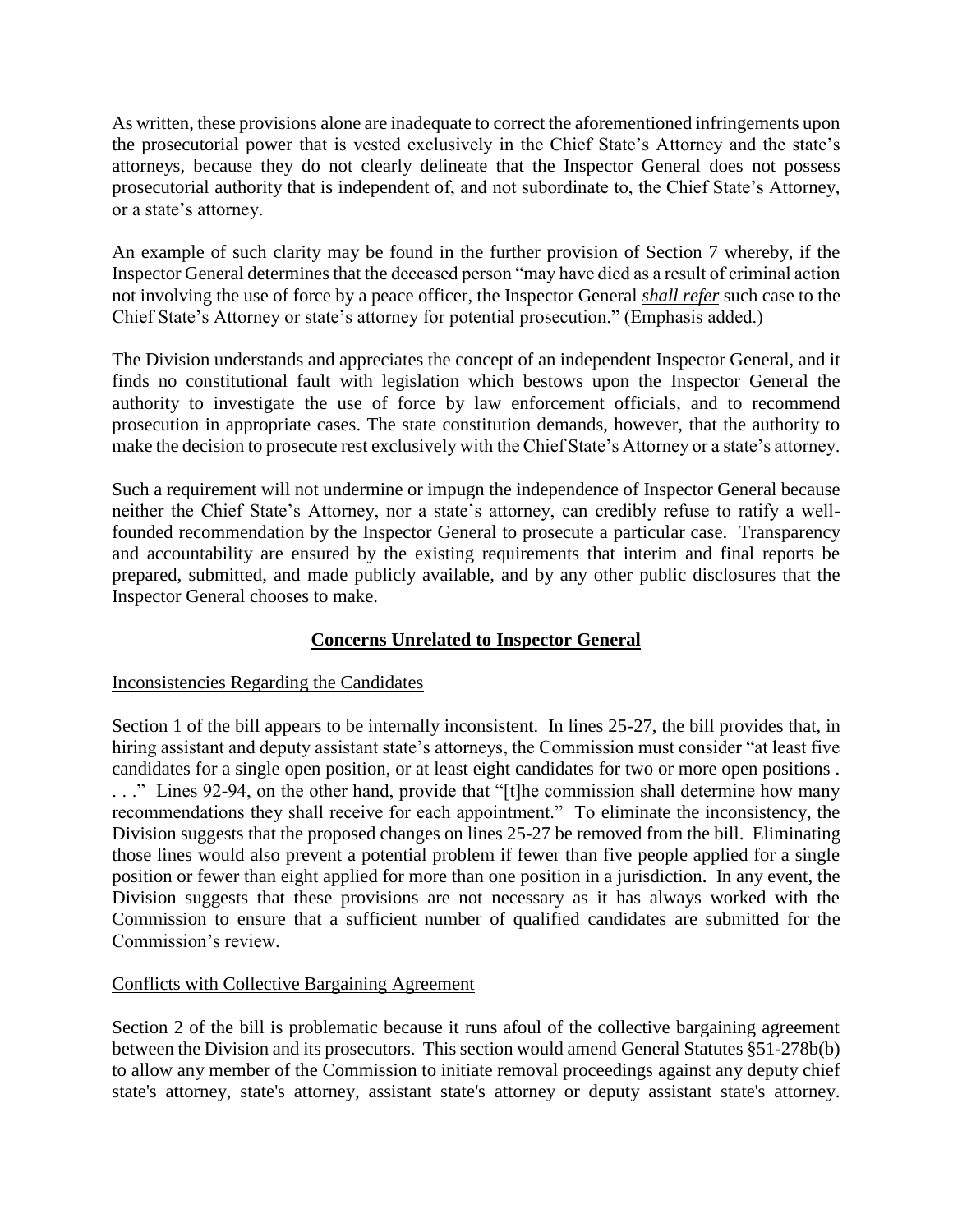Currently, a recommendation for removal of office may be initiated by the Chief State's Attorney or the appropriate state's attorney. Section 2 appears to similarly extend to any member of the Commission the power to initiate disciplinary proceedings. The current collective bargaining agreement would not allow for the Commission to do so, and, moreover, includes a specific clause that supersedes this particular statute.

In addition, Section 4 of the bill suffers from similar problems. First, it appears to employ a misunderstanding that assistant state's attorneys and deputy assistant state's attorneys are subject to reappointment. To the contrary, once appointed by the Commission, they are permanent employees. Beyond that, however, amending § 51-280 to require each assistant state's attorneys' and deputy assistant state's attorneys' performance evaluations to the Commission also is in contravention to the provisions of the collective bargaining agreement.

### Innate Conflicts with Expanding the Role of the Commission as Drafted

Beyond the conflicts with the collective bargaining agreement, granting any member of the Commission, individually, with the power to initiate removal or disciplinary actions creates conflicts of interest concerns. To understand the conflict inherent in the bill, one need only look at the current makeup of the Commission, which includes two attorneys who practice in the area of criminal defense. A criminal defense attorney who has the power to initiate removal or disciplinary proceedings against a prosecutor can wield undue influence in a case, especially when there are no restrictions on why discipline can be sought and may be simply because the defense attorney did not agree with a prosecutor's position. Even if proven unfounded, the mere initiation of an investigation holds immense impact on a prosecutor.

As it currently stands, any member of the public, including those on the Commission, may lodge a complaint with the Chief State's Attorney to investigate a prosecutor. In addition to internal discipline that can be handed down by the Division, prosecutors, like all lawyers, are subject to discipline by the court and the Statewide Grievance Committee. As such, any individual with a complaint against a prosecutor has a number of avenues to seek recourse, none of which are mutually exclusive.

Section 3 of this bill seeks to expand the power of the Commission by giving it a role in the operations of the Division. Specifically, it would allow the Commission to participate in developing policy for the Division by designating a person to sit on the Division of Criminal Justice Advisory Board which is responsible for advising "on statewide prosecutorial standards and guidelines and other policy matters, including peer review and resolution of conflicts."

Amendment 23 established the Division within the Executive branch of the state government. In addition, a review of the debates at the time of the passage of Amendment 23 confirms that the role of the Commission was intended to be limited to the appointment of prosecutors. There was no discussion of, and the text of the approved amendment contained no provision for, the Commission to exercise any role in the *operations* of the Division.

This proposal is particularly problematic because the Commission consists of two judges, who should have no role in the operations of a division within the Executive branch as a separation of